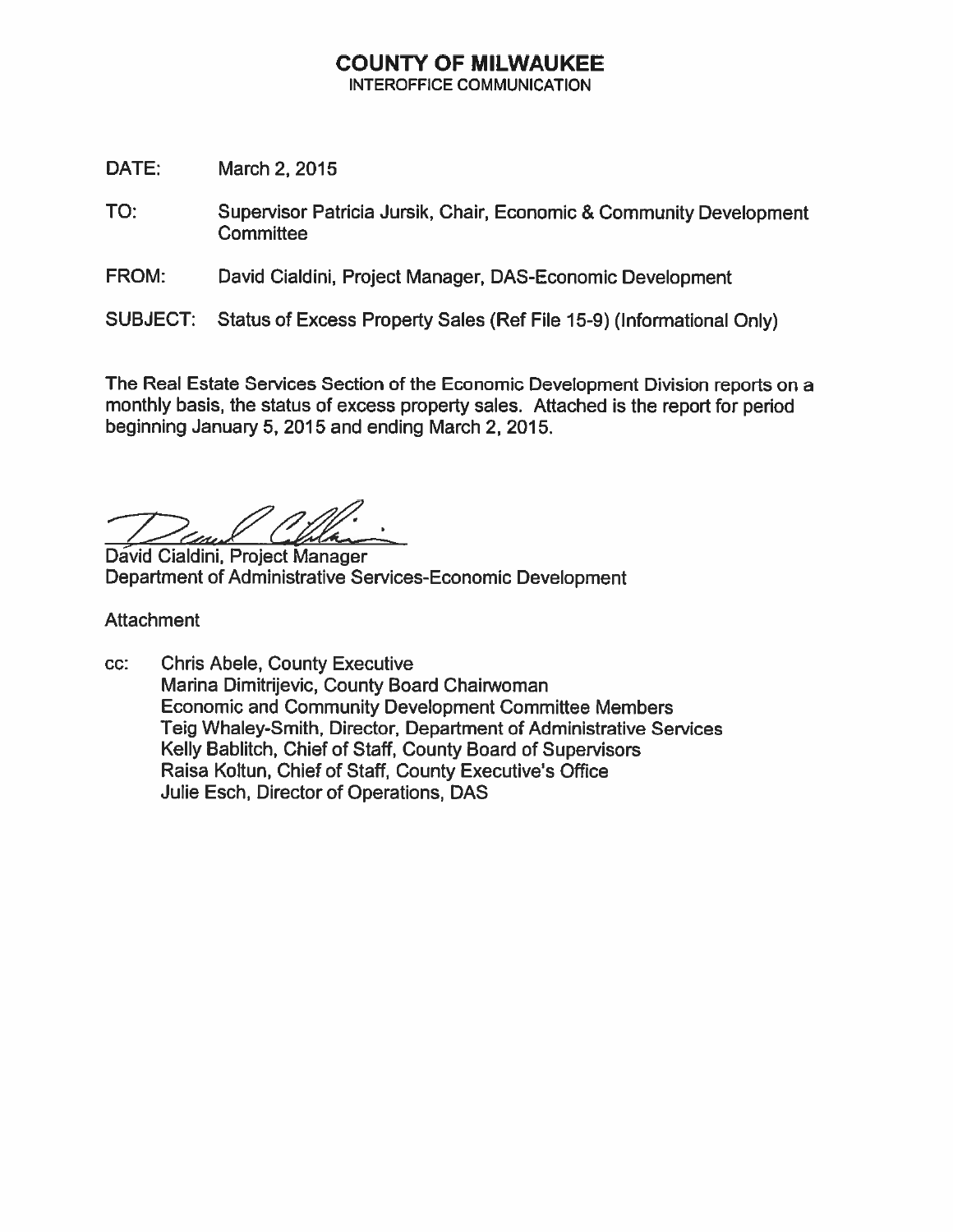# **REAL ESTATE SERVICES SECTION**

## REVENUE STATUS REPORT Period ending March 2, 2015

#### **CLOSED PROPERTIES**

| Property                      | <b>Committee Date</b> | <b>Closed</b>    | <b>Gross Sale Proceeds</b> |
|-------------------------------|-----------------------|------------------|----------------------------|
| 2001 7th Ave, South Milwaukee | Passive Review        | February 5, 2015 | \$120,000.00               |
|                               |                       |                  |                            |
|                               |                       |                  |                            |
|                               |                       |                  |                            |
|                               |                       |                  |                            |
|                               |                       |                  |                            |
|                               |                       | Total:           | \$120,000.00               |

2015 Budget

#### **PENDING PROPERTY CLOSINGS**

| Property                                   | <b>Committee Date</b> | <b>Pending Closing</b>         | <b>Gross Sale Proceeds</b> |
|--------------------------------------------|-----------------------|--------------------------------|----------------------------|
| 2065 S 57 <sup>th</sup> Street, West Allis | June 16, 2014         | Winter 2014                    | \$25,066.00                |
| 1566 S 64 <sup>th</sup> Street, West Allis | June 16, 2014         | Winter 2014                    | \$52,615.00                |
| 2104 S 70 <sup>th</sup> Street, West Allis | June 16. 2014         | Winter 2014                    | \$36,580.00                |
| 8614 W Mitchell Street, West Allis         | June 16, 2014         | Winter 2014                    | \$64,469.00                |
| 1229 S 76 <sup>th</sup> Street, West Allis | September 15, 2014    |                                | \$65,000.00                |
| 7133 W Becher Street, West Allis           | December 8, 2014      | 1 <sup>st</sup> Quarter - 2015 | \$1.00                     |
| 2525 W Mill Rd, Glendale                   | October 27, 2014      | 1 <sup>st</sup> Quarter - 2015 | \$127,210.00               |
| 634 N Park Rd, Glendale                    | October 27, 2014      | $1st$ Quarter - 2015           |                            |
| 1811 W Silver Spring Drive, Glendale       | October 27, 2014      | 1 <sup>st</sup> Quarter - 2015 |                            |
| 2151 S 63 <sup>rd</sup> St, West Allis     | October 27, 2014      | 1 <sup>st</sup> Quarter - 2015 |                            |
| 3410 S Schauer Avenue, Greenfield          | October 27, 2014      | 1 <sup>st</sup> Quarter - 2015 |                            |
|                                            |                       |                                |                            |
|                                            |                       | Total:                         | \$370,941.00               |
|                                            |                       | 2015 Budget                    |                            |

**GENERAL PROPERTY STATUS**

| Property                                   | <b>Made Available</b> | <b>Status</b>      | <b>Asking Price</b>   |
|--------------------------------------------|-----------------------|--------------------|-----------------------|
| 5414-22 S Packard Avenue, Cudahy           | June 12, 2006         | Available for sale | \$35,000.00           |
| 3618 E Grange, Cudahy                      | August 11, 2009       | Available for sale | \$4,900.00            |
| 3749 E Squire, Cudahy                      | June 21, 2001         | Available for sale | \$16,900.00           |
| 8450 West Beatrice Ct., Milwaukee          | August 8, 2008        | Available for sale | \$375,000.00          |
| 9074 S 5 <sup>th</sup> Ave, Oak Creek      | February 12, 2010     | Available for sale | \$28,900.00           |
| 7815 N River Road, River Hills             | March 11, 2014        | Available for sale | \$50,000.00           |
| 120 W Mt Royal Rd, Glendale                | March 11, 2014        | Available Soon     | Appraisal in Progress |
| 4430 N 108 <sup>th</sup> Street, Wauwatosa | March 11, 2014        | Available Soon     | Appraisal in Progress |
| 801 W Glendale Avenue, Glendale            | March 11, 2014        | Available Soon     | Appraisal in Progress |
|                                            |                       |                    |                       |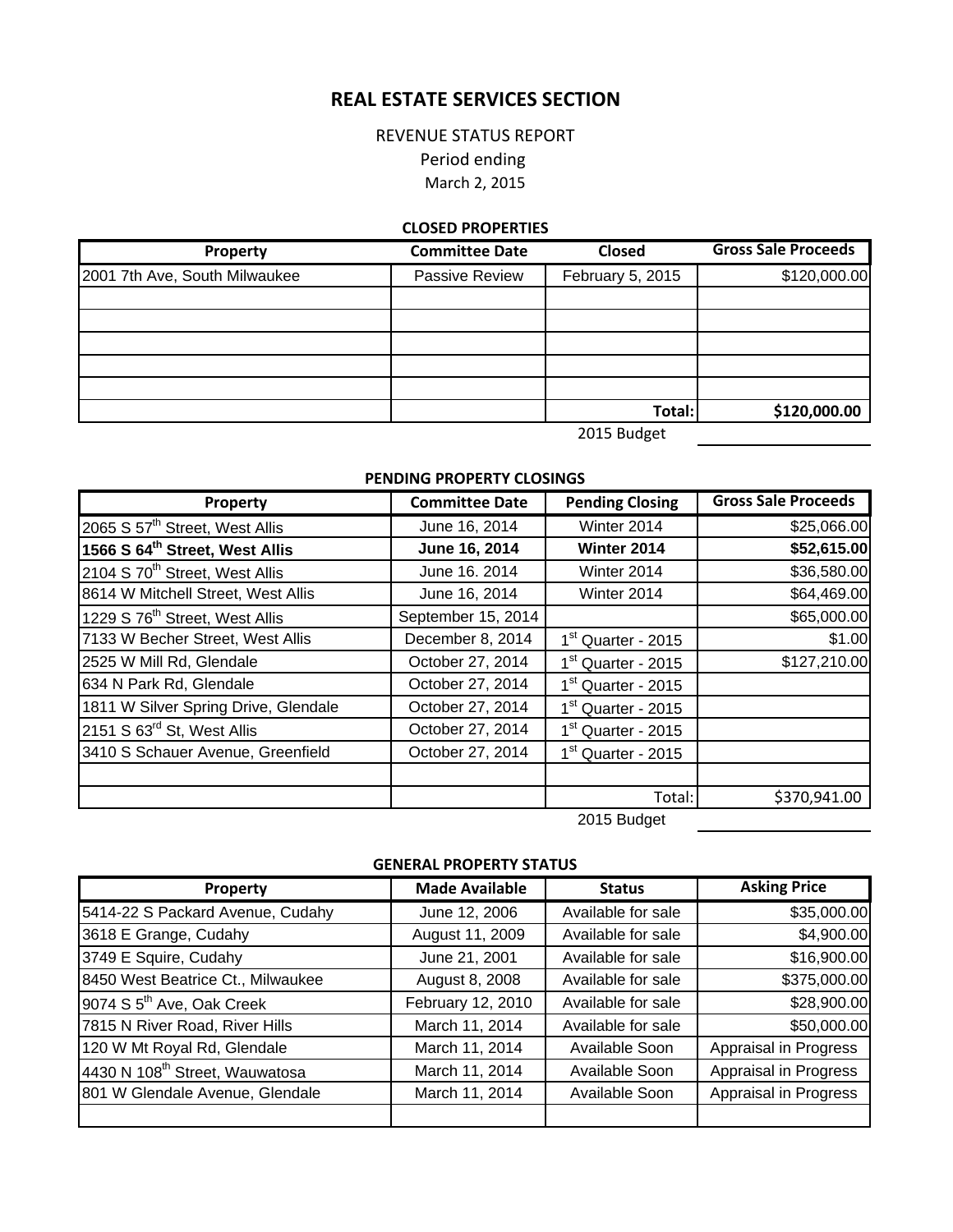| Property                                      | <b>Made Available</b> | <b>Status</b>         | <b>Asking Price</b>          |  |
|-----------------------------------------------|-----------------------|-----------------------|------------------------------|--|
| 4104 N Morris Boulevard, Shorewood            | March 11, 2014        | Available for sale    | \$190,000.00                 |  |
| 10424 W Woodward Avenue, Wauwatosa            | March 11, 2014        | <b>Available Soon</b> | <b>Appraisal in Progress</b> |  |
| 527 N 98 <sup>th</sup> Street, Wauwatosa      | March 11, 2014        | <b>Available Soon</b> | <b>Appraisal in Progress</b> |  |
| 2105 S 79 <sup>th</sup> Street, West Allis    | March 11, 2014        | Available for sale    | \$15,000.00                  |  |
| 3509-11 E Plankinton Avenue, Cudahy           | March 11, 2014        | <b>Available Soon</b> | <b>Appraisal in Progress</b> |  |
| 3711E Barnard Avenue, Cudahy                  | March 11, 2014        | <b>Available Soon</b> | <b>Appraisal in Progress</b> |  |
| 3677 E Carpenter Avenue, Cudahy               | March 11, 2014        | <b>Available Soon</b> | <b>Appraisal in Progress</b> |  |
| 3834 E Edgerton Avenue, Cudahy                | March 11, 2014        | <b>Available Soon</b> | <b>Appraisal in Progress</b> |  |
| 3901 E Martin Avenue, Cudahy                  | March 11, 2014        | Available for sale    | \$50,800.00                  |  |
| 3127 E Luzerne Avenue, Cudahy                 | March 11, 2014        | <b>Available Soon</b> | <b>Appraisal in Progress</b> |  |
| 6465 S Whitnall Edge Road, Franklin           | March 11, 2014        | <b>Available Soon</b> | <b>Appraisal in Progress</b> |  |
| 2427 W Carrington Avenue, Oak Creek           | March 11, 2014        | Available for sale    | \$126,000.00                 |  |
| 1628 Carroll Avenue, South Milwaukee          | March 11, 2014        | Available for sale    | \$28,500.00                  |  |
| 1315 Nicholson Ave. _Rear, S. Milwaukee       | March 11, 2014        | Available for sale    | \$48,000.00                  |  |
| S 35 <sup>th</sup> Street, Franklin           | March 11, 2014        | Available for sale    | \$5,000.00                   |  |
| 1606 18 <sup>th</sup> Avenue, South Milwaukee | March 11, 2014        | Available for sale    | \$1.00                       |  |
| 8124 S Lakeview Drive, Franklin               | March 11, 2014        | <b>Available Soon</b> | <b>Appraisal in Progress</b> |  |
| 8143 S 34 <sup>th</sup> Street, Franklin      | March 11, 2014        | Available for sale    | \$45,000.00                  |  |
| 8474 S Burrell Street, Oak Creek              | March 11, 2014        | Available Soon        | Appraisal in Progress        |  |
| 9139 S 5 <sup>th</sup> Avenue, Oak Creek      | March 11, 2014        | Available Soon        | Appraisal in Progress        |  |
| 165 E Golden Lane, Oak Creek                  | March 11, 2014        | Available for sale    | \$45,000.00                  |  |
| 10568 S Alton Road, Oak Creek                 | March 11, 2014        | Available Soon        | Appraisal in Progress        |  |
| 5617 W National Ave                           | March 11, 2014        | Available for Sale    | Appraisal in Progress        |  |
|                                               |                       |                       |                              |  |

**GENERAL PROPERTY STATUS**

*\* Properties in BOLD are still occupied by previous owners*

### **SUMMARY DETAIL OF PENDING PROPERTY CLOSINGS**

| <b>Property</b>                            | <b>Buyer</b>       | <b>Closing</b>                 | <b>Comments</b>         |
|--------------------------------------------|--------------------|--------------------------------|-------------------------|
|                                            |                    |                                | Package Deal with City. |
| 2065 S 57 <sup>th</sup> Street, West Allis | City of West Allis | Winter 2014                    | Closing sched. for      |
|                                            |                    |                                | March '15               |
|                                            | City of West Allis | Winter 2014                    | Package Deal with City. |
| 1566 S 64 <sup>th</sup> Street, West Allis |                    |                                | Closing sched. for      |
|                                            |                    |                                | March '15               |
|                                            |                    |                                | Package Deal with City. |
| 2104 S 70 <sup>th</sup> Street, West Allis | City of West Allis | Winter 2014                    | Closing sched. for      |
|                                            |                    |                                | March '15               |
|                                            | City of West Allis | Winter 2014                    | Package Deal with City. |
| 8614 W Mitchell Street, West Allis         |                    |                                | Closing sched. for      |
|                                            |                    |                                | March '15               |
| 1229 S 76 <sup>th</sup> Street, West Allis | Divine Homes       |                                | Financing language has  |
|                                            |                    |                                | not been approved by    |
|                                            |                    |                                | County                  |
| 7133 W Becher Street, West Allis           | Dave Shanklin      | 1 <sup>st</sup> Quarter - 2015 | Redevelopment           |
|                                            |                    |                                | approved by the City of |
|                                            |                    |                                | West Allis              |